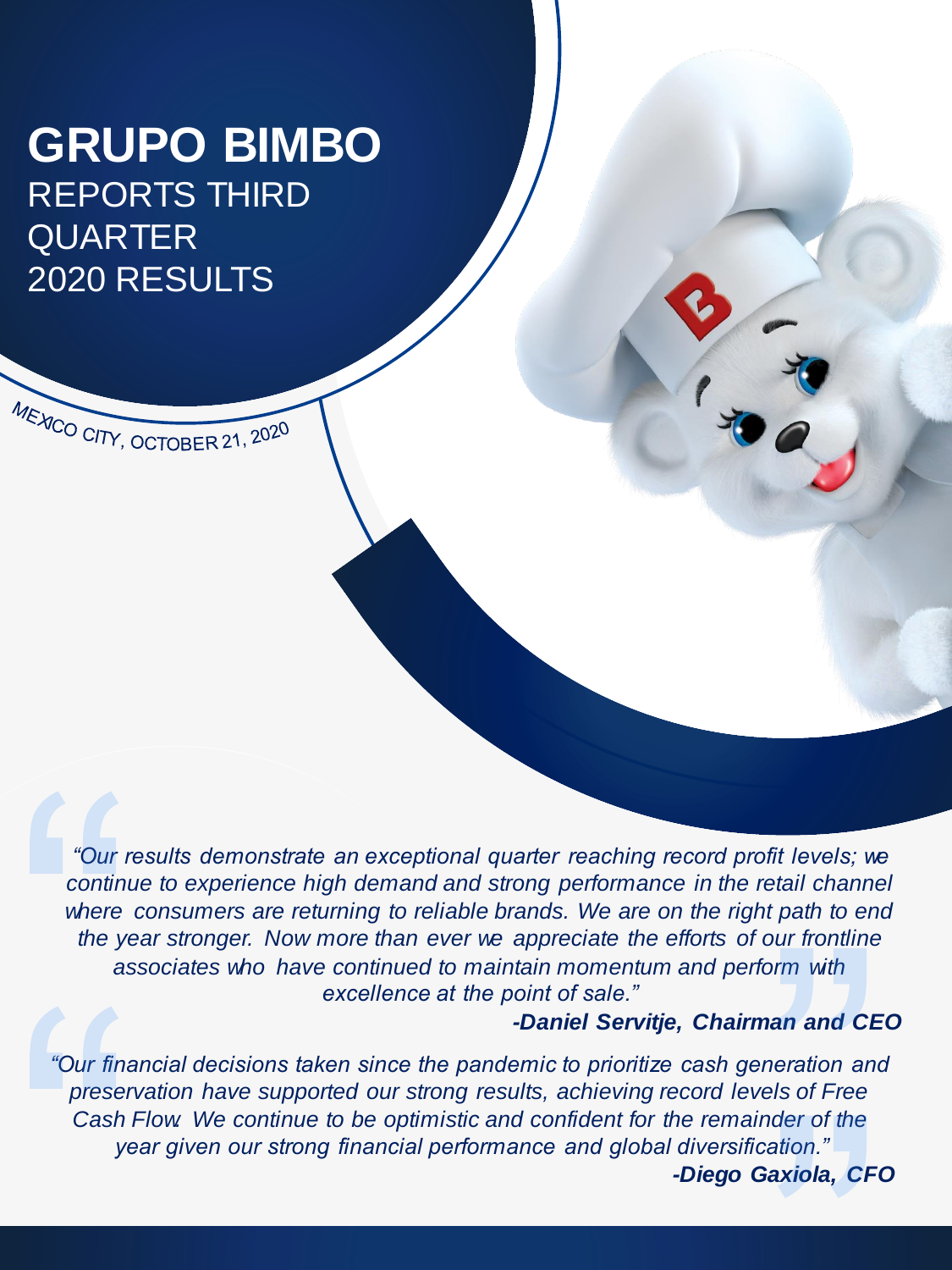

Grupo Bimbo S.A.B. de C.V. ("Grupo Bimbo" or "the Company") (BMV: BIMBO) today reported its results for the three months ended September 30, 2020. 1

### **HIGHLIGHTS OF THE QUARTER**

| Grupo Bimbo posted record third quarter<br>Net Sales of Ps. 85.8 billion, a 14.6% increase,<br>primarily due to outstanding volume growth<br>in North America and FX rate benefit | Net Majority Income increased 85.4%, and<br>the margin expanded 160 basis points |
|-----------------------------------------------------------------------------------------------------------------------------------------------------------------------------------|----------------------------------------------------------------------------------|
| Adjusted EBITDA <sup>2</sup> reached record levels for                                                                                                                            | Cumulative Free Cash Flow <sup>3</sup>                                           |
| a third quarter, a 17.9% growth and a 40                                                                                                                                          | totaled                                                                          |
| basis point margin expansion                                                                                                                                                      | Ps. \$13.4 billion                                                               |

### **RECENT EVENTS**

- o Grupo Bimbo announced the cancellation of 169,441,413 shares held in treasury, nearly 4% of its total shares outstanding
- o Grupo Bimbo organized virtually the 2020 Global Energy Race, and due to everyone's participation, more than 6 million slices of bread will be donated to food banksin host cities
- o Grupo Bimbo acquired themajority stake in its JV, Blue Label Mexico, committed to provide an electronic platform to small merchandisers in Mexico

#### **FINANCIAL SUMMARY**

(M ILLIONS OF M EXICAN PESOS)

|                       | 3Q20   | 3Q19   | Change  |
|-----------------------|--------|--------|---------|
| Net Sales             | 85,800 | 74,851 | 14.6%   |
| Gross Profit          | 46,191 | 39,526 | 16.9%   |
| Operating Income      | 7.945  | 5.411  | 46.8%   |
| Adjusted EBITDA       | 12,110 | 10,270 | 17.9%   |
| Net Majority Income   | 3,579  | 1,930  | 85.4%   |
| Net Debt/Adj. EBITDA4 | 2.2x   | 2.6x   | $-0.4x$ |
| ROE <sup>5</sup>      | 11.4%  | 10.3%  | 1.1pp   |

- 1. Figures included in this document are prepared in accordance with International Financial Reporting Standards (IFRS).<br>2. Earnings before interests, taxes, depreciation, amortization and Multiemployer Pension Plans ("MEP
- 3. Free cash flow for the first nine months ended September 30, 2020 before dividends and share buybacks.

*4. Does not consider the effect of IFRS16. 5. Adjusted with the MEPPs non-cash charge.*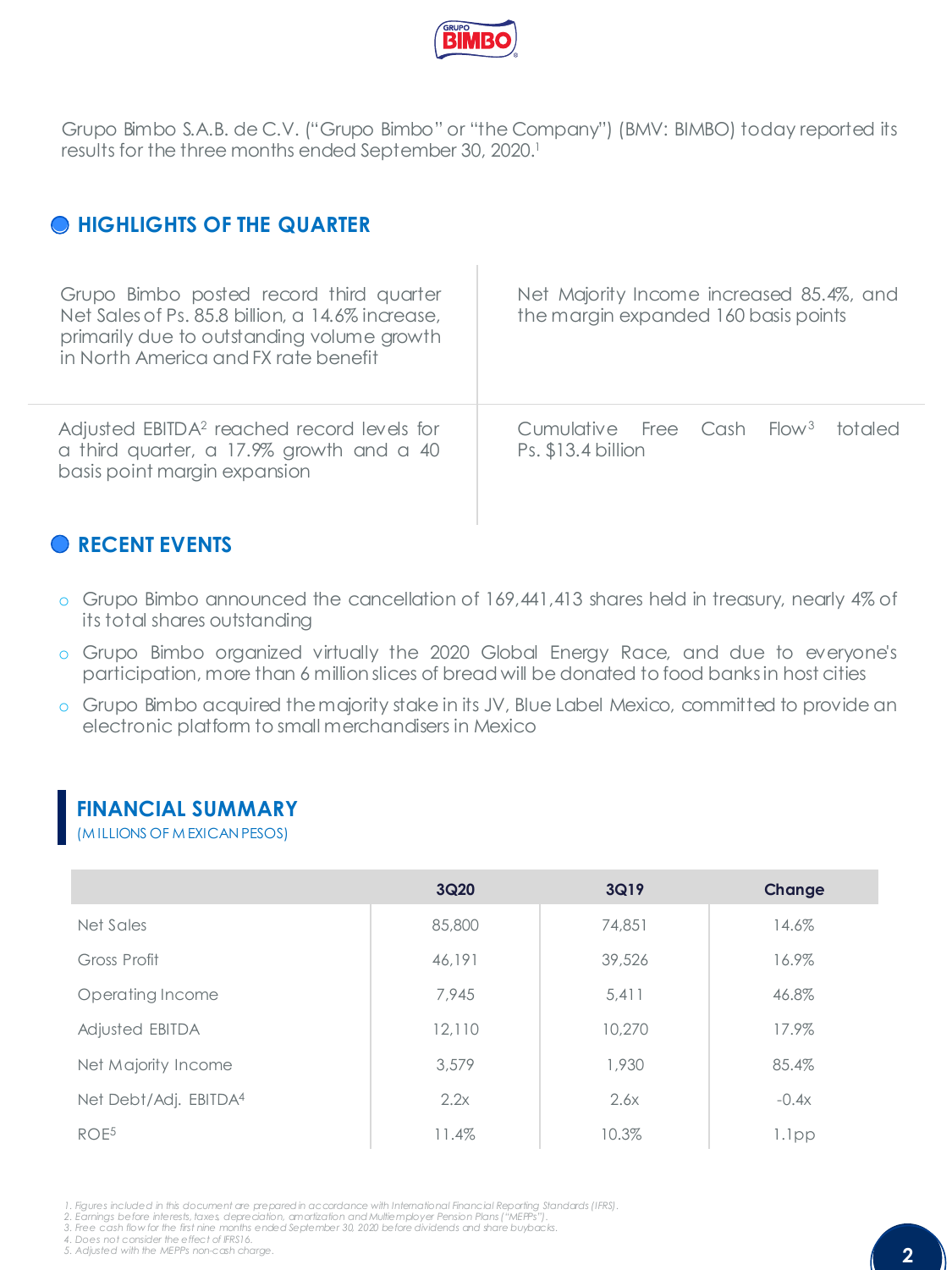

### **N E T S A L E S**

(M ILLIONS OF M EXICAN PESOS)

| <b>Net Sales</b> | 3Q <sub>20</sub> | 3Q19   | % Change |
|------------------|------------------|--------|----------|
| North America    | 46,390           | 37,569 | 23.5     |
| Mexico           | 26,059           | 25,861 | 0.8      |
| Latin America    | 7,628            | 6,930  | 10.1     |
| EAA              | 8.076            | 6.693  | 20.7     |
| Grupo Bimbo      | 85,800           | 74,851 | 14.6     |

*Consolidated results exclude inter-company transactions.*



**Third quarter Net Sales rose 14.6%,** primarily due to outstanding volume growth in North America and FX rate benefit.



**Net Sales increased 23.5%** primarily reflecting strong volumegrowth and FX rate benefit; dollar sales increased by 8.5%. The sweet baked goods, buns & rolls, bread, English muffins, and snacks categories posted market share gains, and the retail and e-commerce channels continued to outperform. This was partially offset by weak volumes across the QSR and foodservice businesses, including schools which remain temporarily closed, and lower traffic in channels such as convenience due to the coronavirus pandemic.

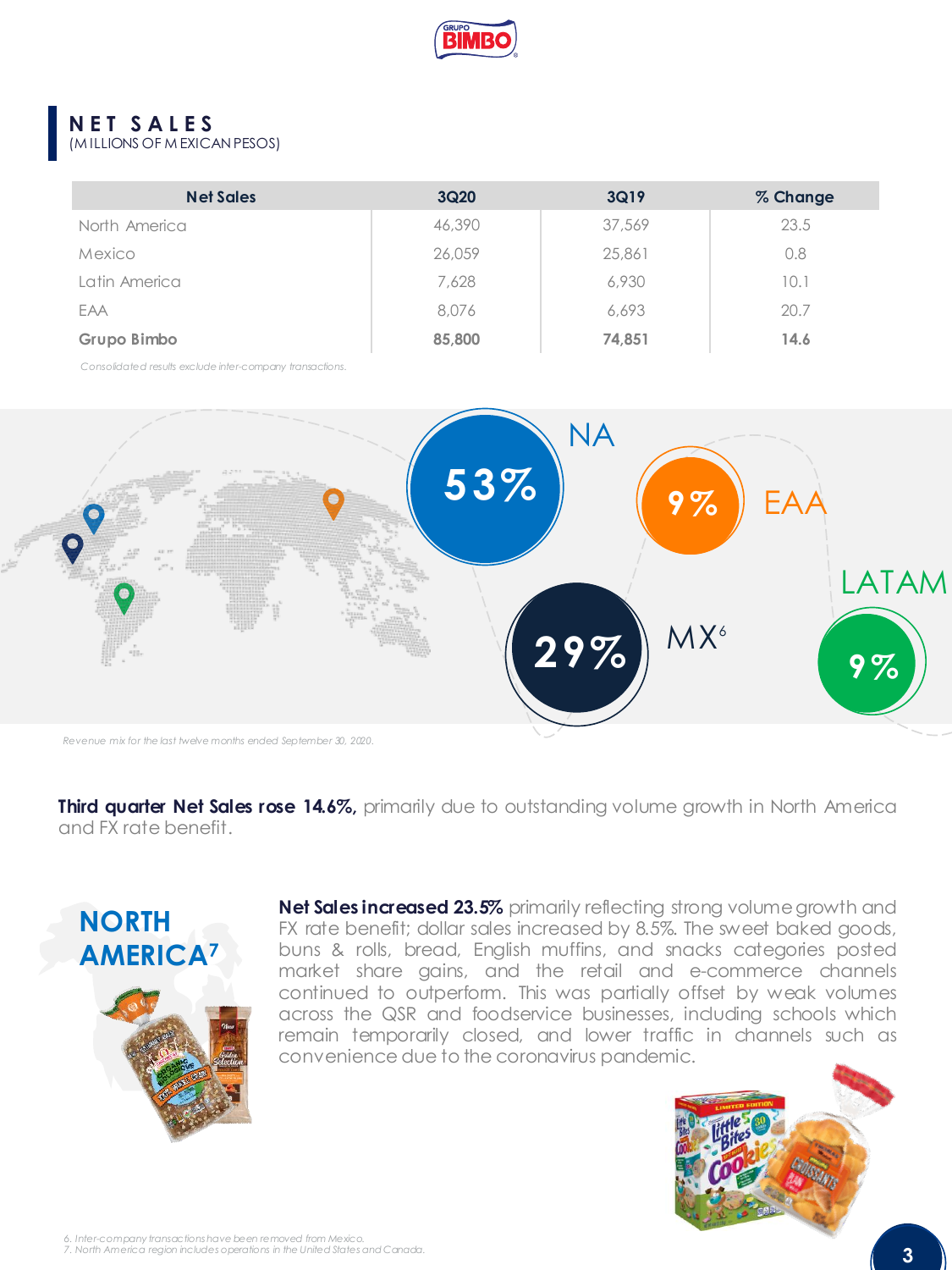

**Net Sales in Mexico rose 0.8%** mainly due to the good performance in the retail and traditional channels, as well as in the buns, bread and cakes categories, along with a sequential improvement in the sweet baked goods category. This was offset by pressure in the salty snacks and confectionery categories, as well as in the convenience, vending, wholesale and foodservice channels related to the COVID-19.





**Third quarter Net Sales grew 10.1% in Latin America** mainly attributable to strong performance of the bread and tortillas categories, as well as the retail channel across the region, notably in the *Latin Centro* division, Peru, Brazil and Chile. Results were also benefited by FX rates and were partially offset by weak results in Argentina primarily in the frozen category.

**Sales in EAA for the third quarter rose 20.7%,** mainly driven by favorable FX rates and growth in the QSR business and in the U.K. In addition, the bread and buns categories posted strong results throughout the region. This was offset by weak performance in Iberia, which was negatively affected by the COVID-19 crisis.



#### **G R O S S P R O F I T** (M ILLIONS OF M EXICAN PESOS)

|               | <b>Gross Profit</b> |        |          | Gross Margin (%) |      |          |
|---------------|---------------------|--------|----------|------------------|------|----------|
|               | 3Q20                | 3Q19   | % Change | 3Q20             | 3Q19 | Chg. pp. |
| North America | 26,290              | 20,179 | 30.3     | 56.7             | 53.7 | 3.0      |
| Mexico        | 14,170              | 4,385  | (1.5)    | 54.4             | 55.6 | (1.2)    |
| Latin America | 3.419               | 3.134  | 9.1      | 44.8             | 45.2 | (0.4)    |
| EAA           | 2.876               | 2.444  | 17.7     | 35.6             | 36.5 | (0.9)    |
| Grupo Bimbo   | 46.191              | 39.526 | 16.9     | 53.8             | 52.8 | 1.0      |

*Consolidated results exclude inter-company transactions.*

**Consolidated Gross Profit increased 16.9%** with a margin expansion of 100 basis points, attributable to the strong sales performance, lower raw material costs and indirect costs, the latter due to past investments andrestructuring initiatives implemented acrossthe Company.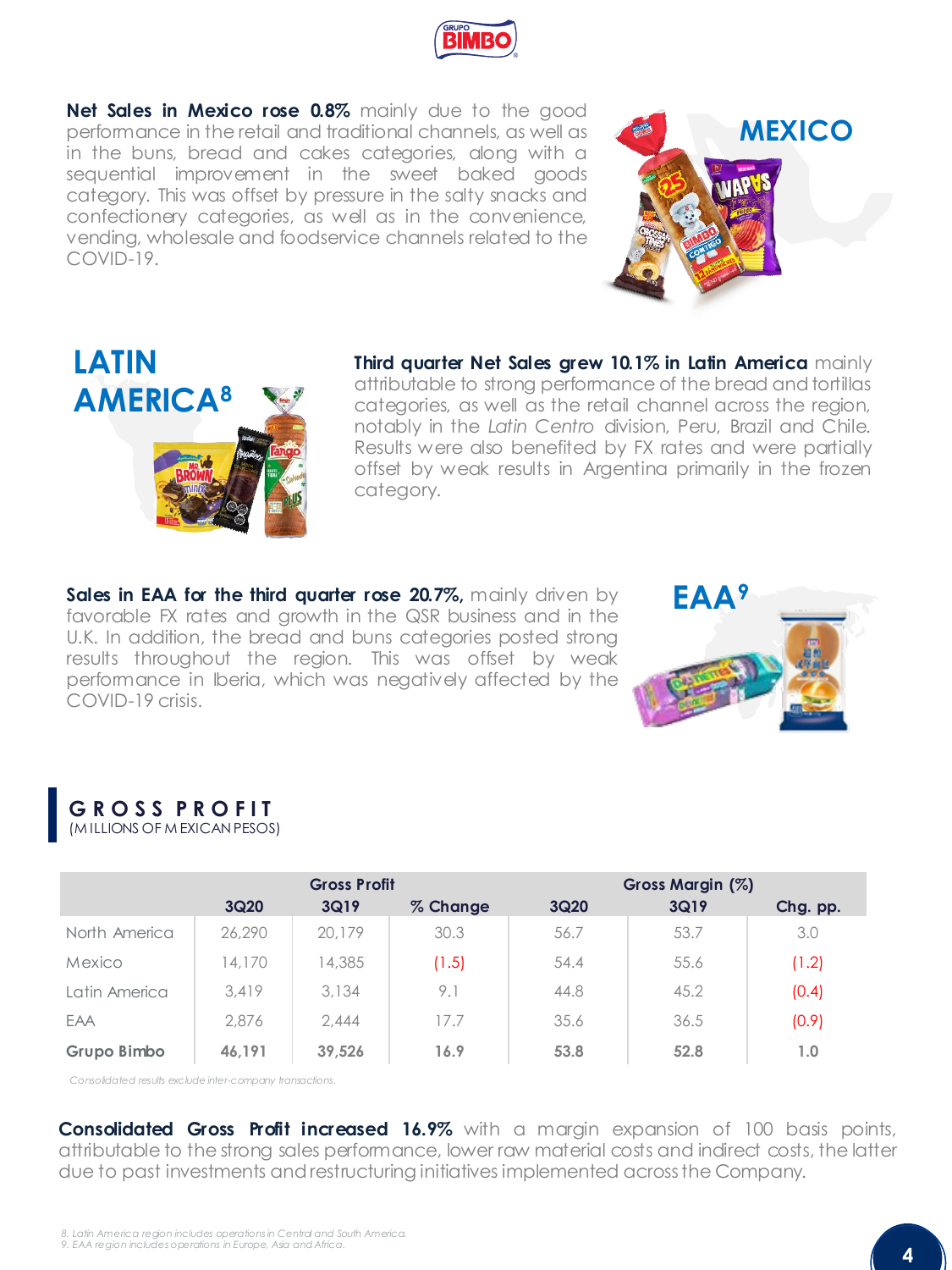

#### **O P E R A T I N G I N C O M E**

(M ILLIONS OF M EXICAN PESOS)

|               | <b>Operating Income</b> |       |           | Operating Margin (%) |       |          |
|---------------|-------------------------|-------|-----------|----------------------|-------|----------|
|               | 3Q20                    | 3Q19  | % Change  | <b>3Q20</b>          | 3Q19  | Chg. pp. |
| North America | 4,651                   | 1.684 | >100      | 0.0                  | 4.5   | 5.5      |
| Mexico        | 3,683                   | 4,263 | (13.6)    | 14.1                 | 16.5  | (2.4)    |
| Latin America | 40                      | (186) | <b>NA</b> | 0.5                  | (2.7) | 3.2      |
| EAA           | 57                      | 13    | >100      | 0.7                  | 0.2   | 0.5      |
| Grupo Bimbo   | 7.945                   | 5.411 | 46.8      | 9.3                  | 7.2   | 2.1      |

*Regional results do not reflect inter-company royalties and consolidated results exclude inter-company transactions.*

**Operating Income improved by 46.8% from the prior year,** with a 210 basis points expansion in the margin due to strong sales performance, lower cost of sales and lower "other expenses", the latter was mainly related to the MEPP's charge registered during the third quarter of 2019. This was partially offset by COVID-19 related expenses in every region.

## **A D J U S T E D E B I T D A**

(M ILLIONS OF M EXICAN PESOS)

|               | Adj. EBITDA |        |          | Adj. EBITDA Margin (%) |      |          |
|---------------|-------------|--------|----------|------------------------|------|----------|
|               | 3Q20        | 3Q19   | % Change | 3Q20                   | 3Q19 | Chg. pp. |
| North America | 6.675       | 4.712  | 41.7     | 14.4                   | 12.5 | . .9     |
| Mexico        | 4,635       | 5,284  | (12.3)   | 17.8                   | 20.4 | (2.6)    |
| Latin America | 485         | 230    | >100     | 6.4                    | 3.3  | 3.1      |
| EAA           | 536         | 411    | 30.5     | 6.6                    | 6.1  | 0.5      |
| Grupo Bimbo   | 12.110      | 10.270 | 17.9     | 14.1                   | 13.7 | 0.4      |

*Regional results do not reflect inter-company royalties and consolidated results exclude inter-company transactions.*

**Adjusted EBITDA, which includes the effect of the implementation of IFRS16 for both periods, increased 17.9%,** while the margin expanded 40 basis points attributable to the strong operating performance mainly in North America andLatin America.

## **NORTH AMERICA**

**The Adjusted EBITDA margin expansion of 190 basis points** was mainly due to strong sales performance coupled with favorable commodity costs and productivity savings, this was partially offset by COVID-19 related expenses.

## **MEXICO**

**In Mexico, the margin contracted 260 basis points,** reflecting the abovementioned sales mix performance and one-time expenses related to the coronavirus pandemic.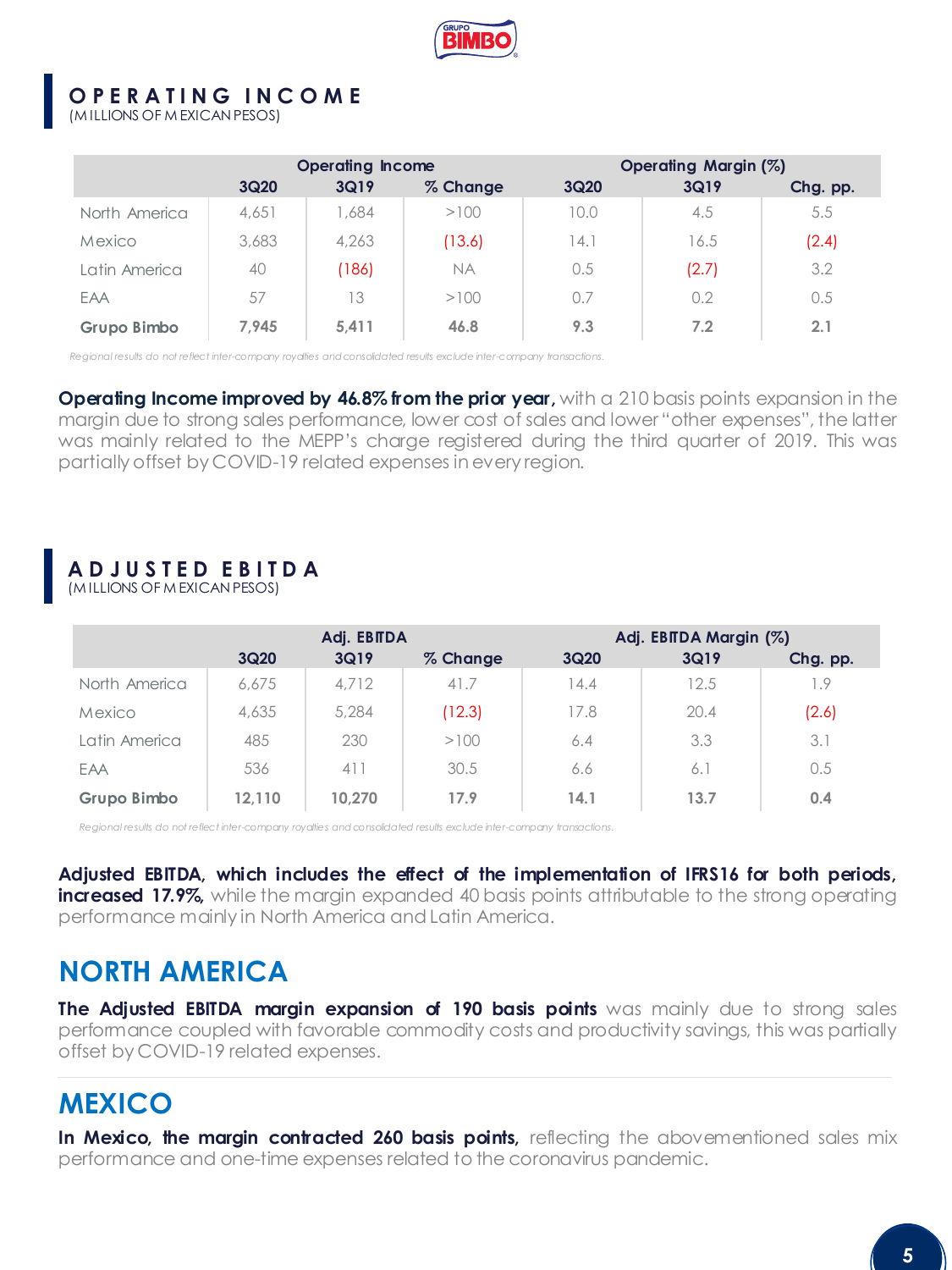

## **LATIN AMERICA**

**Latin America Adjusted EBITDA margin expanded 310 basis points** mainly on the back of strong sales performance and productivity savings captured throughout the region.

## **EAA**

**EAA posted a 50 basis points expansion in the margin** mostly because of a better performance in China including lower integration expenses.

### **C M P R E H E N S I V E F I N A N C I A L R E S U L T**

(M ILLIONS OF M EXICAN PESOS)

**Comprehensive Financial Result totaled Ps. 2.1 billion in the period, compared to Ps. 2.0 billion in the same period of last year,** the increase mainly reflected higher interest expenses due to an unfavorable FX rate.

### **N E T M A J O R I T Y I N C O M E**

(M ILLIONS OF M EXICAN PESOS)

|             | <b>Net Majority Income</b> |      |          | Net Majority Margin (%) |      |          |
|-------------|----------------------------|------|----------|-------------------------|------|----------|
|             | 3Q20                       | 3Q19 | % Change | 3Q20                    | 3Q19 | Chg. pp. |
| Grupo Bimbo | 3,579                      | .930 | 85.4     | 4.2                     |      | . . 6    |

**Net Majority Income rose 85.4% and the margin expanded 160 basis points** attributable to the strong operating performance across the Company.

### **F I N A N C I A L S T R U C T U R E**

Total Debt at September 30, 2020 was Ps. 97 billion, compared to Ps. 87 billion on December 31, 2019. The Ps. 10 billion increase was attributable to the depreciation of the Mexican peso.

Average debt maturity was 13.3 years with an average cost of 5.7%. Long-term debt comprised 99% of the total; 58% of the debt was denominated in US dollars, 34% in Mexican pesos, 6% in Canadian dollars and2% in Euros.

The Net Debt to Adjusted EBITDA ratio, which does not consider the effect of IFRS16, was 2.2 times compared to 2.4 times at December 31, 2019.

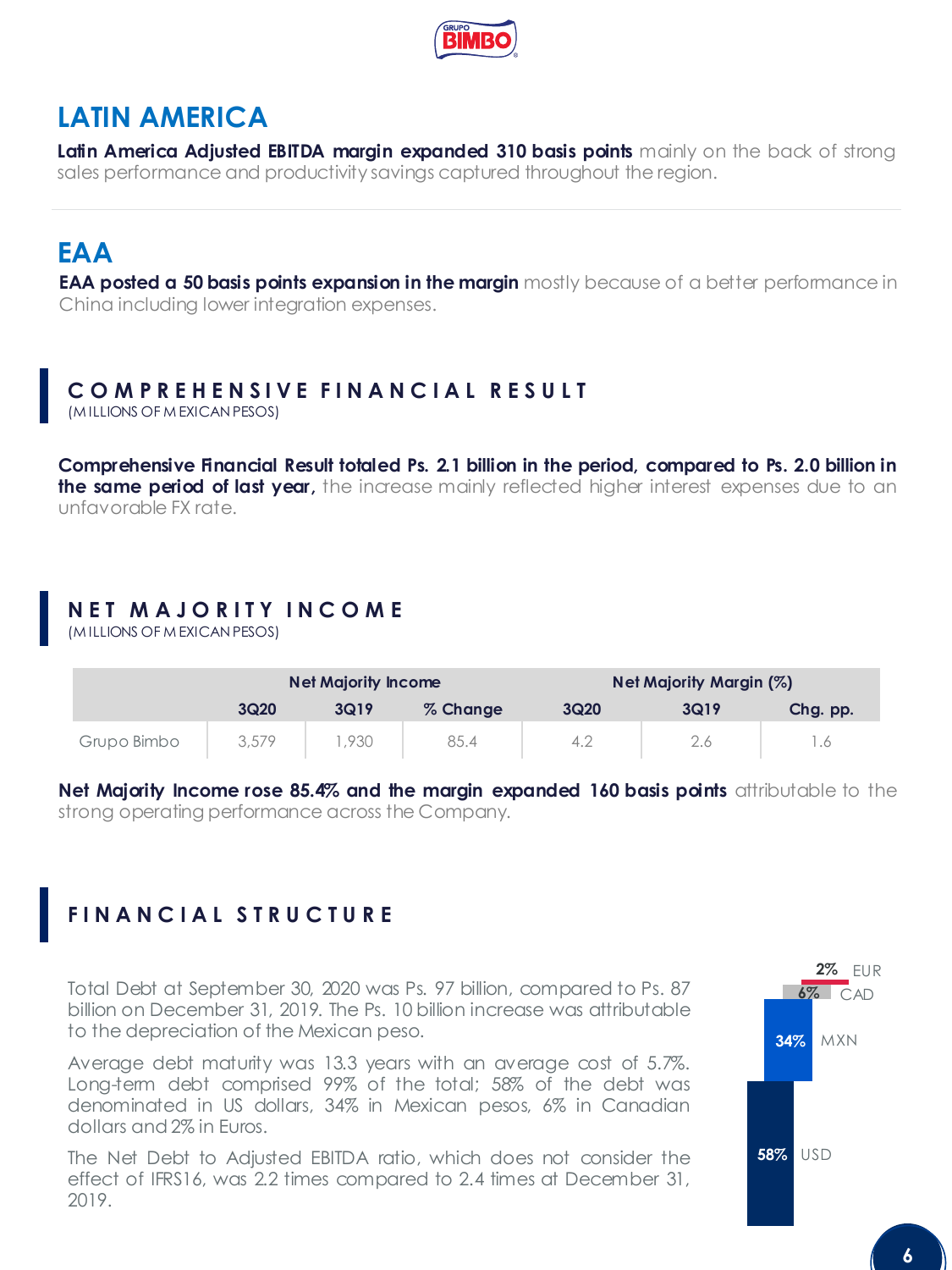

#### **A M O R T I Z A T I O N P R O F I L E 1 0** (M ILLIONS OF US DOLLARS)



### **R E C E N T E V E N T S**

**Grupo Bimbo announced the cancellation of 169,441,413 shares in accordance with the resolution of the Extraordinary General Shareholders Meeting held on October 19th .** These shares were acquired as part of Grupo Bimbo's buyback program and represented nearly 4% of the total shares outstanding. As a result, the Company now has 4,533,758,587 shares outstanding and holds 3,115,823 shares in treasury from recent buybacks. The Company still has \$8.9 billion pesos approved in the legal reserve for future buybacks.

Grupo Bimbo has been proactively managing its capital structure to increase shareholder value and reinforce its commitment forsustainable long-term value.

#### **Grupo Bimbo organized virtually the 2020 Global Energy Race, and due to everyone's participation, more than 6 million slices of bread will be donated to food banks in host cities.**

Grupo Bimbo will donate 20 slices of bread per person registered. This year, over 300,000 participants joined the race at no cost, and helped donating more thanever.

**Grupo Bimbo acquired the majority stake in its JV, Blue Label Mexico.** This business provides a wide range of services to small merchandisers in Mexico, such as sale of electronic airtime, bill payments, payments with credit, debit and food vouchers and cash back transactions.

Grupo Bimbo's commercial brand is *Qiubo* and with this transaction The Company aims to promote growth and productivity in the traditional channel using the technology.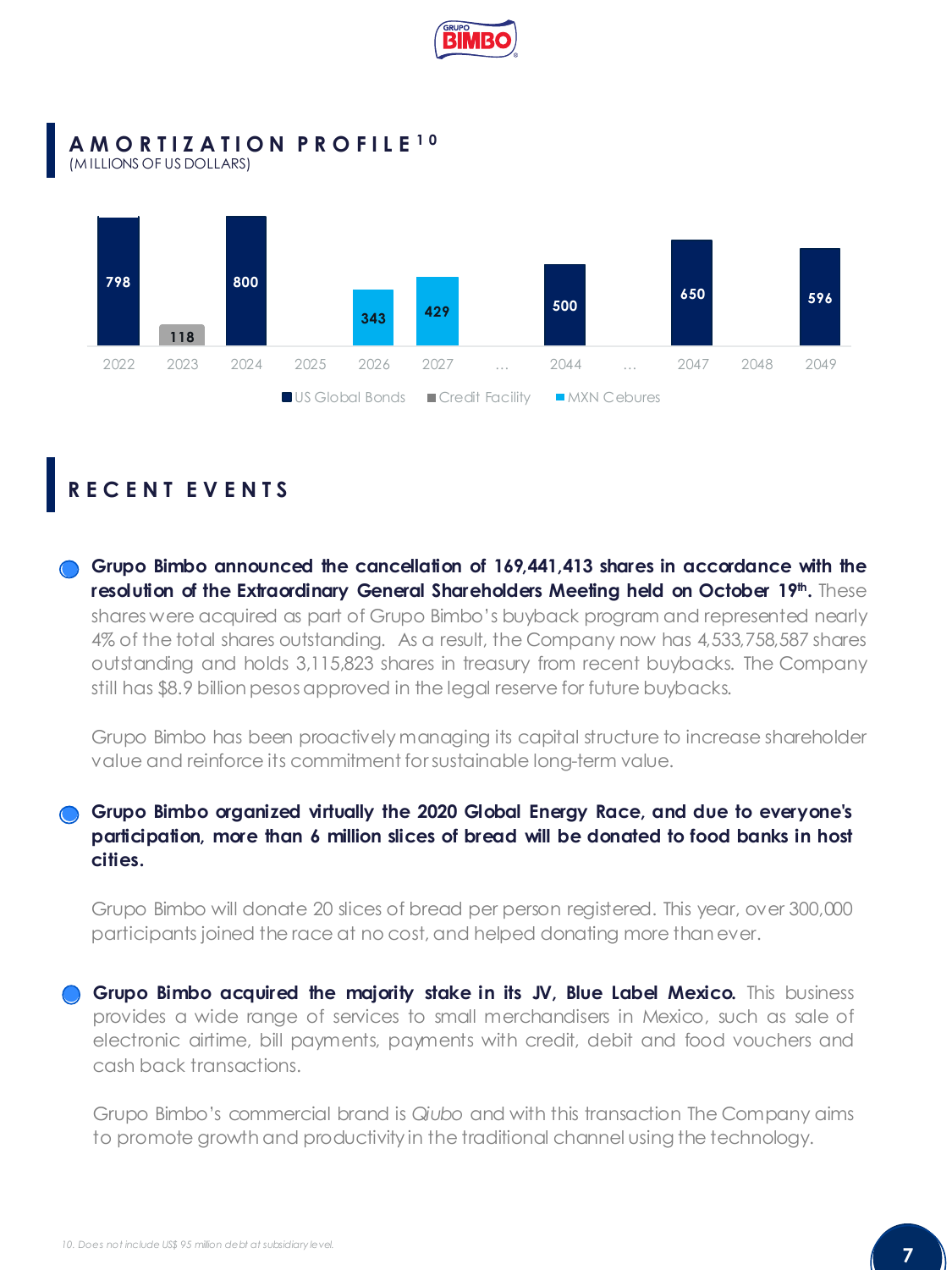

## **C O N F E R E N C E C A L L I N F O R M A T I O N**

#### **D I A L - I N**

A conference call will be held today Wednesday, October 21, 2020 at 6:00 pm Eastern (5:00 pm Central). To access the call, please dial: US +1 (844) 450 3853 International +1 (412) 317 6375 Domestic Mexico +52 (55) 8880 8040 Conference ID: GRUPO BIMBO

#### **W E B C A S T**

A webcast for this call can also be accessed at Grupo Bimbo's website: [www.grupobimbo.com/en/investors/press](http://www.grupobimbo.com/en/investors/press-events/events)events/events

#### **R E P L A Y**

A replay will be available until August 3, 2020. You can access the replay through Grupo Bimbo's website [www.grupobimbo.com/en/investors/press](http://www.grupobimbo.com/en/investors/press-events/events)events/events or by dialing: US +1 (877) 344 7529 International +1 (412) 317 0088 Canada +1 (855) 669 9658 Conference ID: 10148127

### **A B O U T G R U P O B I M B O**

**Grupo Bimbo is the leader and largest baking Company in the world** and a relevant participant in snacks. Grupo Bimbo has 197 plants and around 1,700 sales centers strategically located in 33 countries throughout the Americas, Europe, Asia and Africa. Its main product lines include sliced bread, buns & rolls, pastries, cakes, cookies, English muffins, bagels, tortillas & flatbreads, salty snacks and confectionery products, among others. Grupo Bimbo produces over 13,000 products and has one of the largest direct distribution networks inthe world, with more than 2.8 million points of sale, around 53,000 routes and more than 135,000 associates. Its shares trade on the Mexican Stock Exchange (BMV) under the ticker symbol BIMBO, and in the over-the-counter market in the UnitedStates withaLevel1 ADR, under the ticker symbol BMBOY.

### **N O T E O N F O R W A R D - L O O K I N G S T A T E M E N T S**

This announcement contains certain statements regarding the expected financial and operating performance of Grupo Bimbo, S.A.B. de C.V., which are based on current financial information, operating levels, and market conditions, as well as on estimations of the Board of Directors of the Company related to possible future events. The results of the Company may differ in regards with those expressed on these statements, due to different factors that are beyond the Company's control, such as: adjustments in price levels, variations in the costs of its raw materials, changes in laws and regulations, or economic or political conditions not foreseen in the countries where the Company operates. Therefore, the Company is not responsible for such differences in the information and suggests that readers review such statements prudently. Moreover, the Company will not undertake any obligation to publicly release any revisions to the statements due to variations ofsuchfactors after the date of this press release.

#### **I N V E S T O R R E L A T I O N S C O N T A C T**

#### **www.grupobimbo.com**

ir@grupobimbo.com (5255) 5268 6830